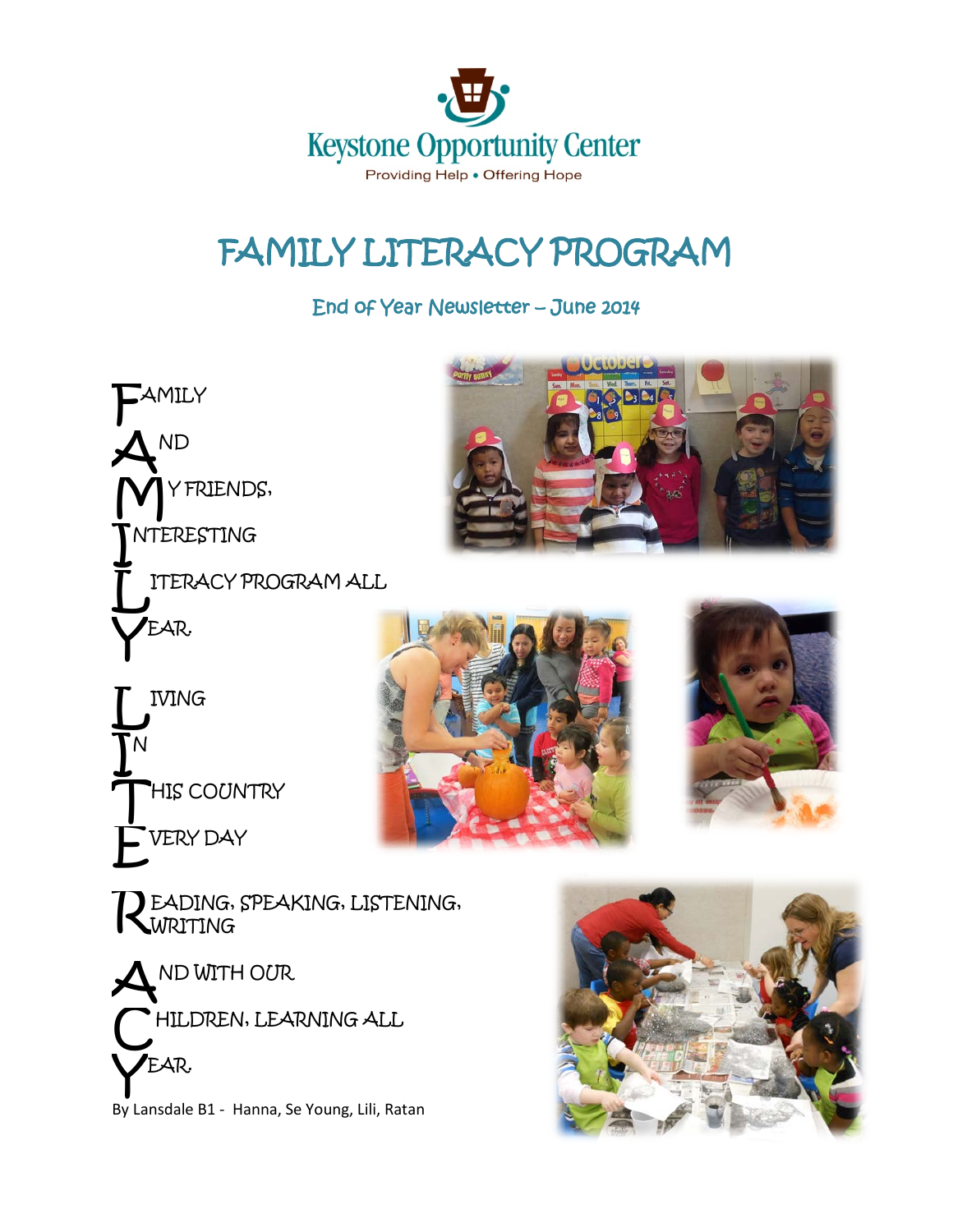### Why Keystone's Family Literacy Program is Important to Me

I have been with this program for one year now. I have improved my reading and writing skills. I really appreciate what the family literacy program has done for me. They helped me get ready for my GED. I have learned different cultures in this program. I have found new friends in the program. They taught me how to cook different food like pupusas and tortillas. They have been kind to my daughter, she's 20 months old. She can sing her ABCs and other nursery rhymes. This program has taught me how to be on time. They taught me how to be creative. They taught me how to create a resume. I am happy to find good teachers in this program. They mean everything to us, because it is hard to be in new country without friends. They really help me a lot. - Renee (DR Congo)



I like the Family Literacy program because I read more to my kids. I understand more English when I have school conferences for my kids and I feel more confident when they are talking to me. I recommend people who want to learn English to go the program. My dream is to get the GED. I enjoy going to the program because I like learning and talking to people from different cultures. - Camila (El Salvador)

Keystone is important because I can have more opportunities in my life. If I speak English I can help my children with their homework and I can talk with their teacher. I can have a better job because I understand English better and have learned more about American ways. - Sara (Mexico)



ESL is a goal of my life and Family Literacy Program gave me the opportunity to complete. It is not easy to attend class every day especially when you have kids and work, but I am trying to get a better life learning English. This is the country of the opportunities and it is easier if we know the language. I've been enrolled in the program eight months and I feel so good, more confident when I talk, write and read to my daughters, and in the classroom, work or any place. I know more people of different countries and their culture and traditions. - Iris (Honduras)

The program is very important for me because I need more English. It's a wonderful opportunity for me. I help my kids with homeworks. I meet other people and practice English. I have a better job. When I started a couple years ago, it was too much trouble when I spoke because people didn't understand me. Now it is much better and people can understand me. The people in this program are very friendly. - Sandra (Honduras)

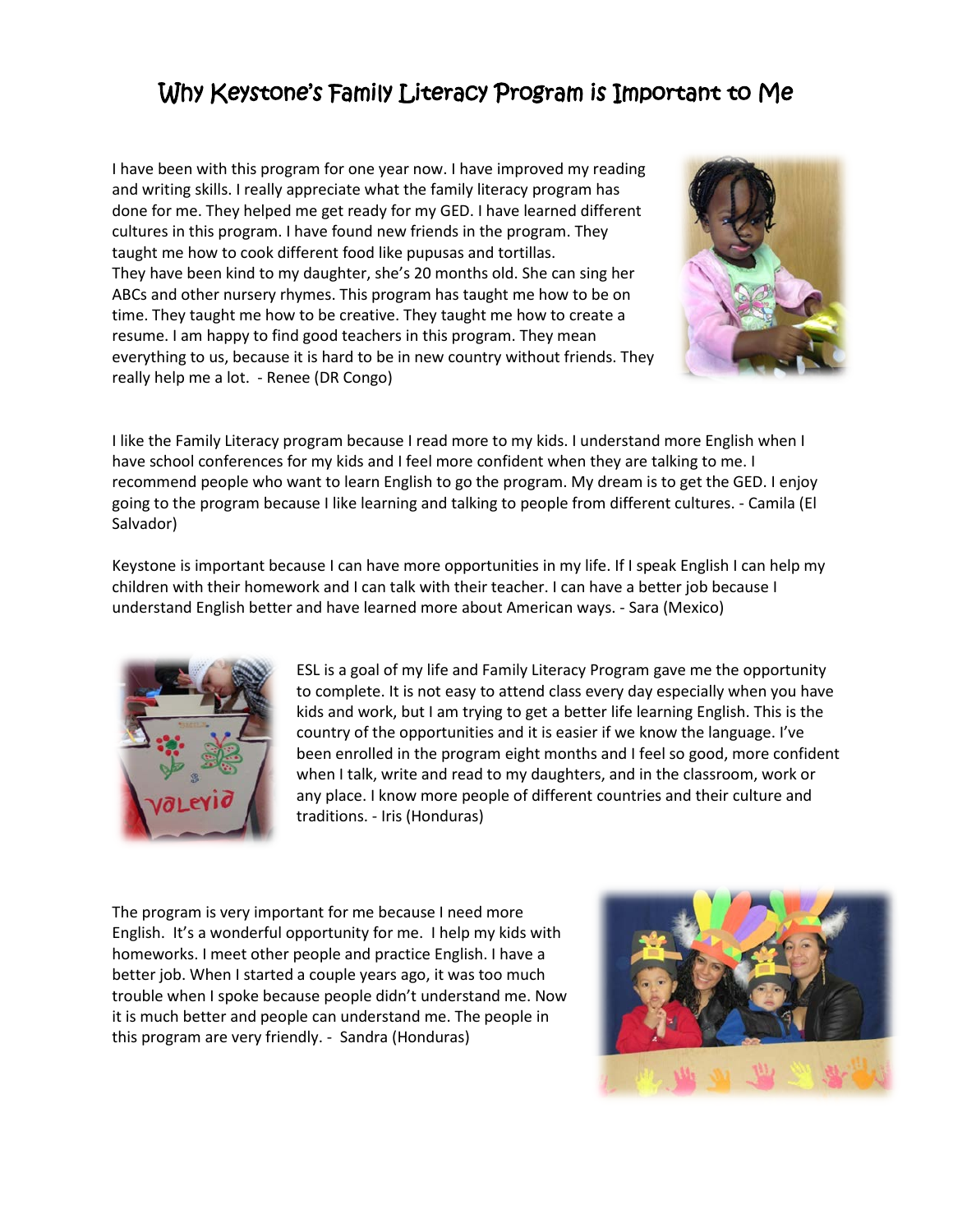I have so appreciated this program. I have been coming to this program since 2009, almost five years. I thought this program would not be helpful for me, but now I know this school is important to me and what a wonderful school it is. I can speak English without being afraid. I can understand English when they speak it to me. My kids have learned a lot from this program. My youngest daughter, Kailyn, wants to go to school every day!! I'm very happy that I am still here. – Eunmi (Korea)



I came from Bangladesh in 2010. I started Keystone's Family Literacy program ESL class in 2012 in Lansdale. I take three classes: Adult Ed, Workforce and Parenting. I have been learning English and about American culture. My English language skills are better than when I started in the Fall. I am a pharmacist and would like to be one here in America. My English is better now and I hope to go to college here soon. I feel my life is getting better because classes help my plan for get a better job. So I would like to keep coming to class next year. – Ratan (Bangladesh)



My name is Hanaa. I am from Egypt. I am married and I have two children, Pavly and Karas. I am learning English at Keystone Opportunity Center. It is a good school. They are helping me to learn English and they take care of my son Karas. In this school, I am learning about listening, speaking and writing English. All teachers give us good teaching. I am so happy in the school! They offer us a lot of help. They are good, too. – Hanaa (Egypt)

I like Keystone's Family Literacy program because it is most important to be together with them for my children and I'm learning English. I love coming back to this program. I have attended this program for a number of years now. I come with my son and he is learning a lot of activities and A B C. Also my teachers are very good. I am learning more and more that is good for my life. You do a very good job. We appreciate it. – Jyotsna (India)





I really appreciate Keystone Family Literacy. I've never known a program like this. This program has an ESL class for adults and a pre-school program for children. This is very helpful to me.

When I moved to America eight years ago, I couldn't speak English and couldn't understand simple conversation. I always worried about new American life, for example, registering for school, visiting the hospital, doctor appointments and so on.

Everything was strange to me, even though I used to live in California for five years. I couldn't learn English there because I have four children and they didn't have a system like this. Taking care of children and studying English at the same time was too hard for me.

I heard this program from my friend three years ago. I was so happy and attended immediately. I had a great chance. Now I enjoy American life. - Jade (Korea)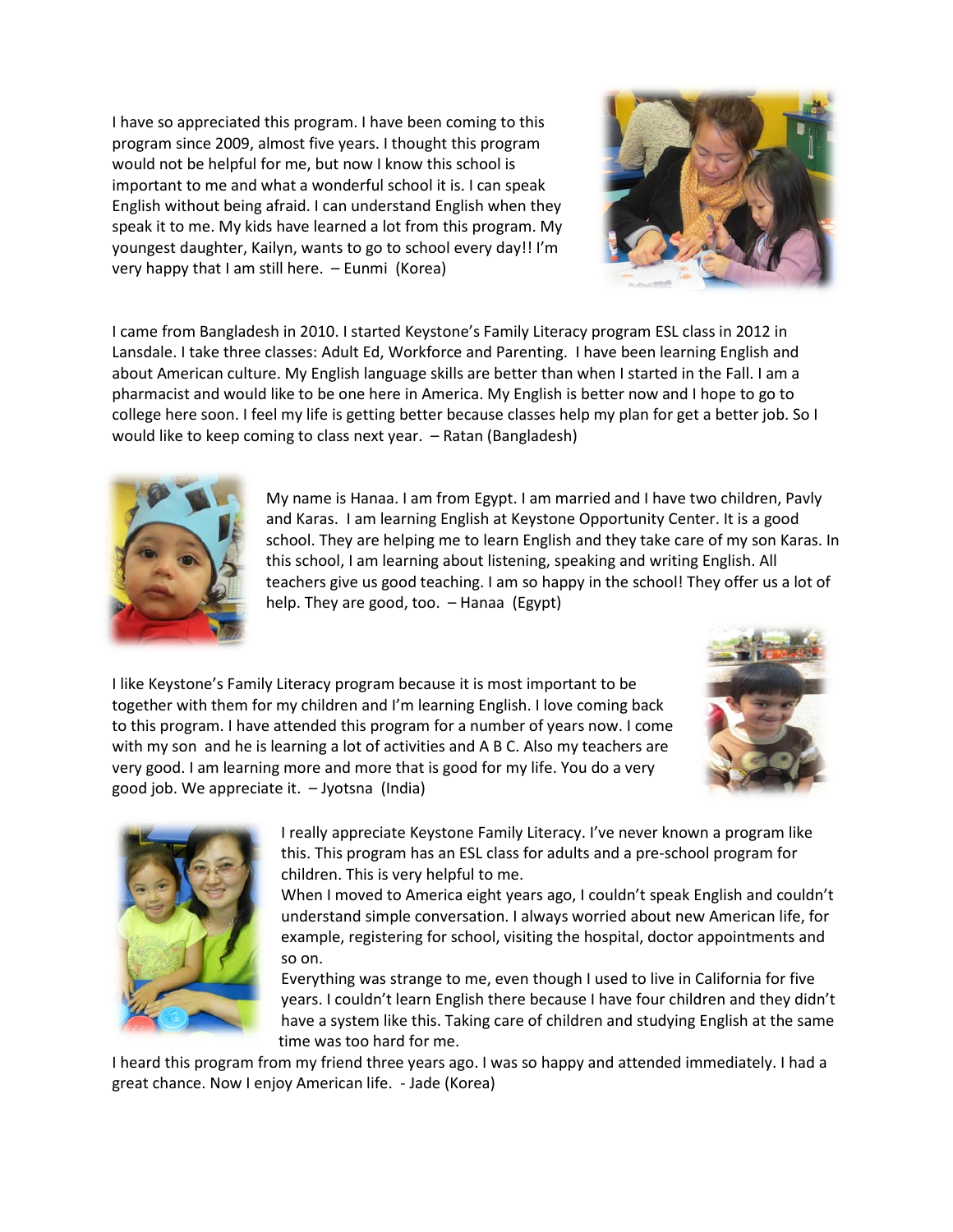I've come to this program since 2006. At that time, I really wanted to learn how to listen and speak well. But I realized this program provided learning American culture and life as well as language. I've met many friends from all of the world. Meeting new friends and getting to know them is very interesting. The countries and people that I've known in the books or TV, I can feel very close. Furthermore, I can practice my English skill. Teachers teach us realistic expression and correct my broken English. – Sarah (Korea)

Before I came to Keystone's Family Literacy class, I didn't have a chance to meet Americans. So, I had a problem with speaking English with foreigners. All American people are very kind and nice! But, my English speaking was poor, so I was very nervous when I met Americans. Nowadays, I feel good when I meet foreigners because I have spent a lot of time with my teachers. They easily understood my spoken English. So I have gained self-confidence. I'm happy now! – Sun Young Y. (Korea)



My name is Shereen and I'm from Egypt. This is the first time I attended Keystone's Family Literacy program. I'm so happy with this family and I have learned a lot of things that help me and my kids. Now I speak and understand English better than before. My teachers work hard to teach me more. Now I have a lot of friends from a lot of countries. I love everyone in this family and I thank everyone in this family. – Shereen (Egypt)



My name is Miriam. I'm from Egypt. I started the family literacy program in September 2013. My daughter Marve was three years old. The problem with my daughter when I came here, is that she would not stop crying. She didn't like to stay in the children's room by herself, but Miss Jen helped me a lot. She encouraged her to stop crying. Now, Marve loves her teacher, she talks about her with her dad and her sister. She never cries, having fun with her friends and loves to come every day. Miss Joanne also offered a great help. I love my teachers upstairs because they always help me for everything I need and I am happy to be a member in this program. Family Literacy helps me a lot and I'm improving my English too. Now I know new friends and different cultures every day. – Miriam (Egypt)

Joining Keystone's Family Literacy program is a changing point in my life. First, I'm not lazy anymore. Now, I have to get up early in the morning to get the kids ready to come to the club and make my grocery shopping and after that returning home to prepare dinner or enjoying the rest of the day outside.

Second, being a member in the club affects me morally and makes me happier and active because I like to communicate with other moms and learn something new each day.

Finally, my relationships with my kids are improving little by little. My daughter tells me what she does with her friends and the other activities they do, so I'm learning listening to her.

Overall, joining the club is something that I advise the moms that I know to do. – Josra (Tunisia)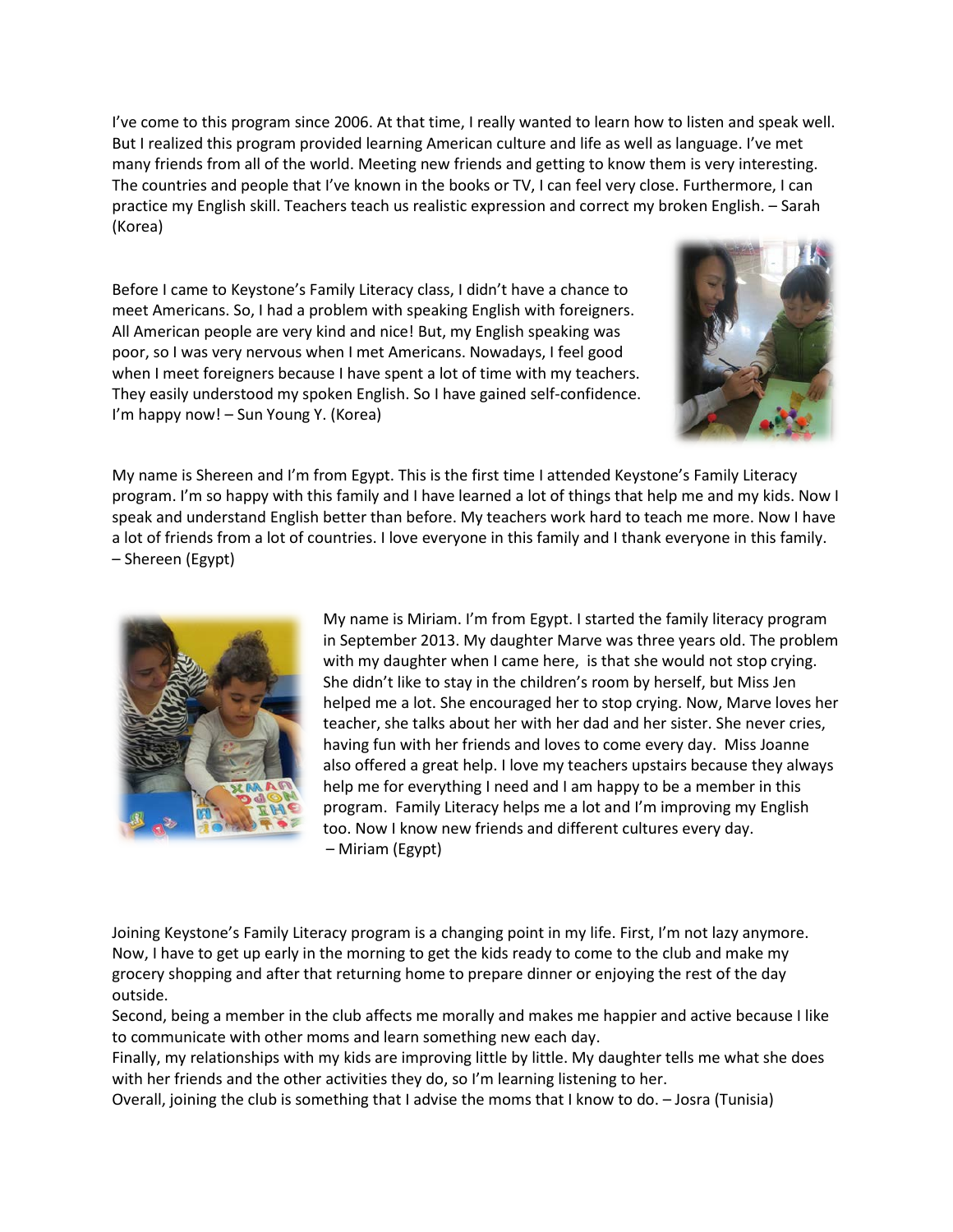### $W E$  DID IT !!!

**Assia** has learned more English and can write a paragraph by herself. She's very comfortable now to go talk with her son's teacher.

**Bernice** learned how to use flash cards and practices with her kids. She can read English books better.

**Camila** is speaking more English with her children; she helps them with homework. She went to parent-teacher conference and understood more than last year.

**Hanaa** learned how to talk to her child's teacher and what to say on job interviews.

**Iris** started volunteering on the policy council for Head Start and represents Souderton center at monthly meetings.

**Juana** had a baby boy and is learning more English.

**Lili** can fill out applications more quickly now.

**Lilian** is learning more English.

**Luna** reads to her son every night and practices what he learned in class. Now he knows all his letters and numbers.

**Nathalie** got her driver's license, got a new job as a resident aide in a nursing home, and passed the Medical Technician certification exam.

**Ratan**'s daughter was Artist of the Month in her class.

**Renee** got her driver's permit, a new job, and moved to a new house.

**Sandra** can speak more English at work and can talk with people at the tables she waits on.

**Sarah** has learned the alphabet, is learning how to read, and practices English when she goes to the store with her husband.

**Se Young** volunteered at her son's school, helps him with his homework and diary, and registered him for summer VBS program.

**Shereen** learned what to say and ask in a parent-teacher conference and understood more than before.

**Soma** can understand her daughter's report card better.

**Suhyun** helps her daughter with school work and speaks English one by one with her little son.

**Yosra** is learning more about her kids' needs. They always sing and learn on the way to school.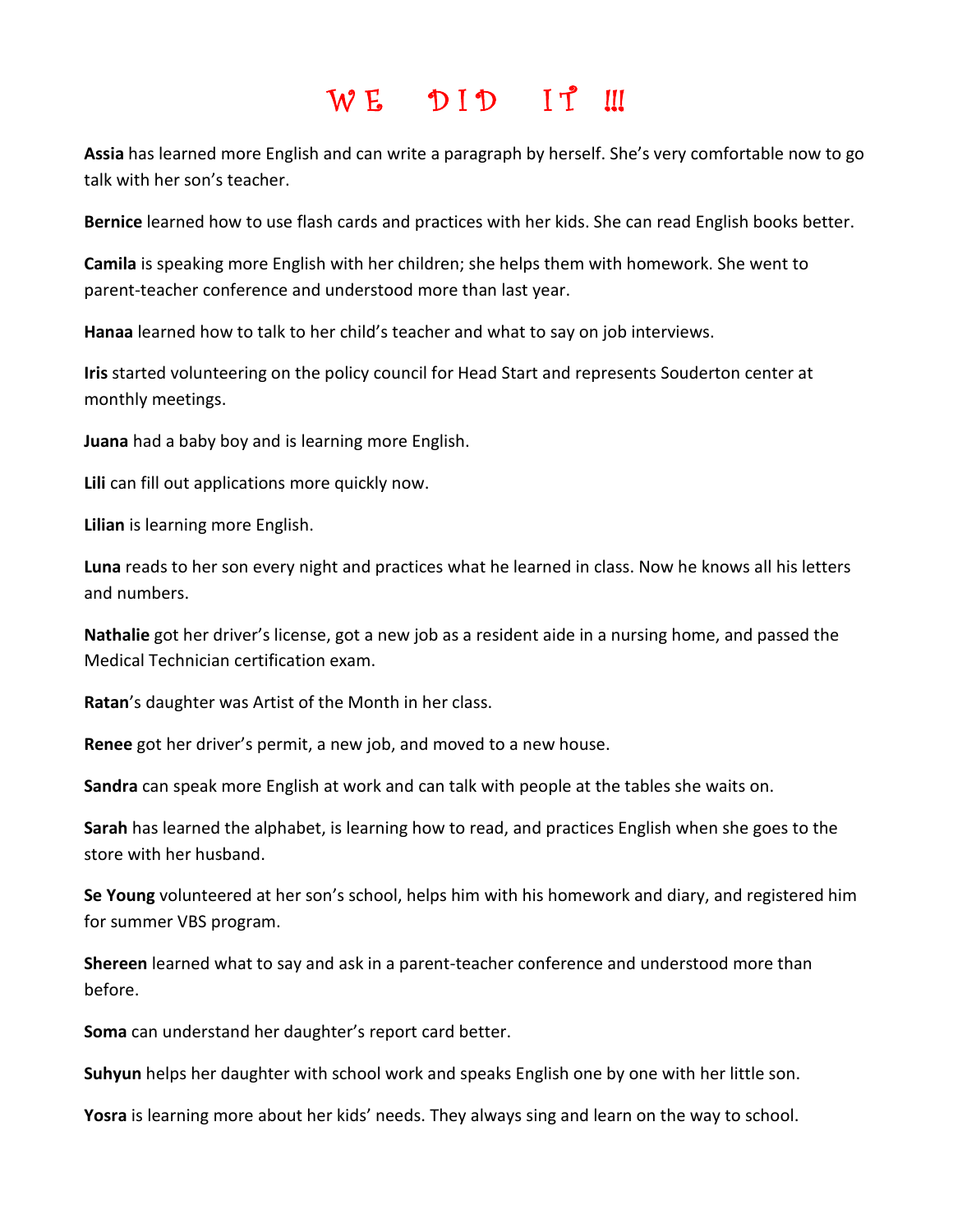#### **We Need Famlit!**

Napoleon once said: "A mother, who can rattle the cradle with her right hand, can rattle the world with her left one".

Why did I start my article with this quote by Napoleon? It is simply because this program is built, not only around our children, but also around us, the immigrant mothers.

All of us have decided to move to the USA for a better life. Bringing up our children in this "strange" country requires all the parents to be familiar with its culture, language and social behaviors and that is exactly what this program has done for me and my child, Sly.

I owe it to this program for meeting new people, improving my English skills and passing my Citizenship exam, even for learning the "little things" which are taking for granted by the US born mothers, these "little things" could be as simple as the "Itsy Bitsy Spider" lyric so I can share them with my son at home.

Sly has greatly benefited from this program! Not only his vocabulary has improved, also his communication, drawing skills and the ability to receive and execute instructions from his teachers.

We as immigrants need to be active MEMBERS of this society, not only NUMBERS. This is simply accomplished by becoming part of it. I strongly believe that this program can help us to begin this long journey.

I am very concerned that this program will be eliminated, most likely due to financial reasons. It is our duty, we the parents, to scream loud and ask the "Authority" not to take this opportunity away from the future immigrant parents and children.

My sincere thanks to the entire staff of this program, teachers, executives and others, you have made it very enjoyable for all of us. Please continue your awesome journey by preparing the next generation for this awesome country. – Serene (Lebanon)

#### **Goodbye Miss Jen**

Miss Jen is the best I love her, that's no jest! When I'm sad and I cry She hugs me and makes my tears go bye. No matter how big the craze She always laughs and plays. I know she will always love me No matter how far she will be; Good luck Miss Jen, this isn't a goodbye This is a see you soon from your friend Sly.

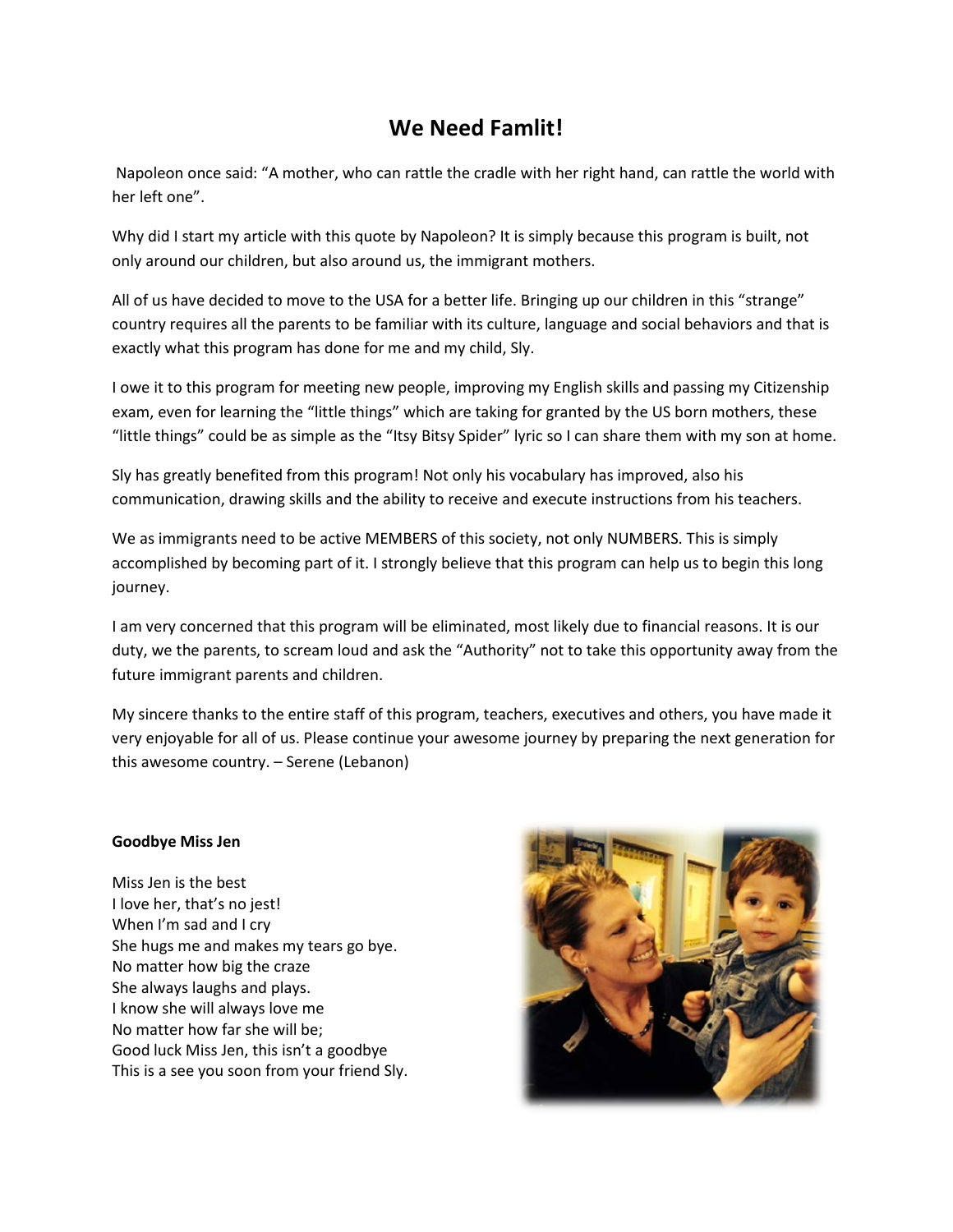## SO MUCH FUN THIS YEAR!